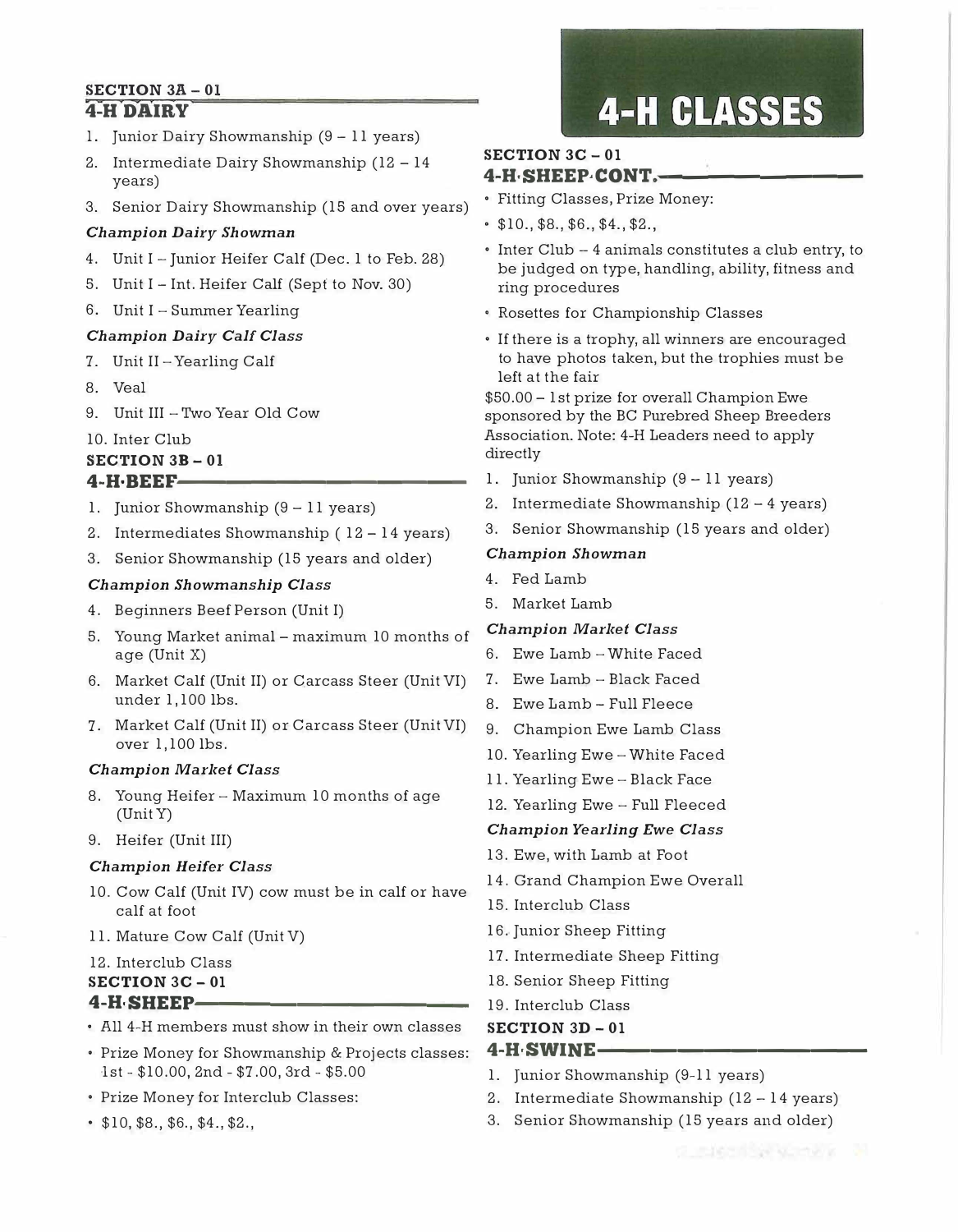# **4-H CLASSES**

#### **SECTION 3D - 01 4-H-SWINE--**

#### *Champion Showman*

l. market Gilt or Barrow

#### *Champion Class*

- 2. Breeding Gilt
- 3. Yearling Sow
- 4. 2-year-old Sow
- 5. Sow with Litter
- *Champion Class*
- 6. Interclub Class
- **SECTION 3E - 01**

#### **4-,ff·GOAT-----------**

- 1. Junior Showmanship (9 11 years)
- 2. Intermediate Showmanship (12 14 years)
- 3. Senior Showmanship (15 years and older)

#### *Champion Showman*

- 4. Kid Doe
- 5. Yearling Doe
- 6. Doe **with** Kids
- 7. Milking Doe

#### *Champion Class*

- 8. Chevon
- 9. Carcass
- 10. Pack Goat
- 11. Miniature Goat
- 12. Fibre Goat
- 13. Interclub Class

#### **SECTION 3G - 01 4-H·CAVY'-----------**

- 1. Junior Showmanship (9-11 years)
- 2. Intermediate Showmanship (12 14 years)
- 3. Senior Showmanship (15 years and older)

#### *Clzampion Showman*

- 4. Unit I Cavy, Sow (short coat)
- 5. Unit II Cavy, Sow (long coat)

#### *Champion Sow Class*

- 6. Unit II Cavy, Boar
- 7. Unit II Cavy, Boar (long coat)

#### *Champion Class*

- 8. Unit II Sow with Litter (  $2\frac{1}{2}$  to 5  $\frac{1}{2}$  wks.)
- 9. Unit III Replacement Sow
- 10. Unit III Replacement Boar

#### *Best Overall Cavy*

- 11. Interclub Classes
- 12. Fitting Classes

#### **RHO VIRUS HAS BEEN DETECTED ON VANCOUVER ISLAND!**

**Until further notice the rabbit classes are cancelled for 2019 unless there is enough interest from exhibitors with vaccinated rabbits** 

#### **UPDATES AND CLASSES OFFERED ARE ON OUR WEBSITE**

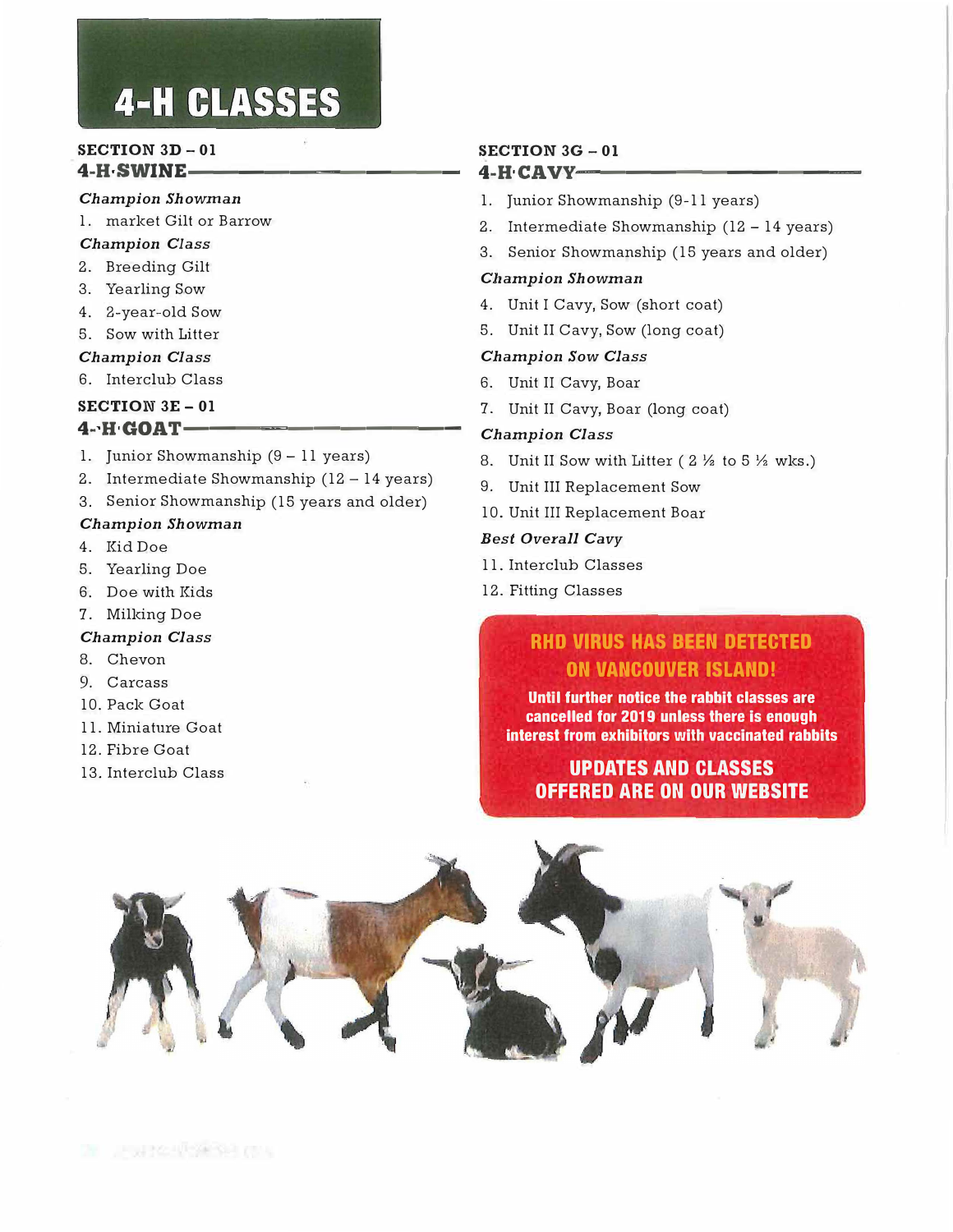#### **SECTION 3H-1** 4-H-POULTRY-

- 1. Junior Showmanship  $(9 11$  years)
- 2. Intermediate Showmanship (12 14 years)
- 3. Senior Showmanship (15 years and older)

**Champion Showman** 

#### **Standards and Bantam Birds**

Note: for Unit I & II trios please enter 2 females and I male for rural, 3 females for urban. Please specify breed, variety and size (STD or BTM)

- 4. Unit I Cockerel
- 5. Unit I- Pullet
- 6. Unit I Trio (urban or rural)
- 7. Unit II Young Cockerel
- 8. Unit II Young Pullet
- 9. Unit II Trio (urban or rural)
- 10. Unit II Hen with young
- 11. Unit  $III 2$  Trio's
- 12. Unit  $IV a$ ) Layer Hen
- 13. Unit  $IV a$ ) layer or Trio
- 14. Unit IV b) Hatchery Cockerel (6-8 weeks)
- 15. Unit IV b) hatchery Pullet  $(6 8$  weeks)
- 16. Unit IV Hatchery Trio  $(6 8$  weeks)
- 17. Unit IV c) meat Cockerel
- 18. Unit  $IV c$ ) Meat Pullet
- 19. Unit IV c0 Meat Trio
- 20. Unit V a) Layer Hen
- 21. Unit  $V a$ ) Layer Trio
- 22. Unit V a) Production Charts
- 23. Unit  $V a$ ) 3 doz eggs
- 24. Unit V b) Meat Cockerel
- 25. Unit V Meat Pullet
- 26. Unit V Meat Trio
- 27. Unit  $V b$ ) Production Charts
- 28. Best Overall Cockerel, Drake, Gander
- 29. Best Overall Pullet, Duck, Goose Best
- 30. Overall Trio Hens Ducks, Geese,
- 31. Waterfowl
- Note: for Trio's please enter 2 females and 1 male and specify breed, variety and size (STD or BTM)
- 32. Unit I Drake
- 33. Unit  $I Duck$
- 34. Unit I Pair or Trio Duck
- 35. Unit II Young Drake
- 36. Young Duck
- 37. Unit II Duck with Ducklings
- 38. Unit II Young Pair or Trio (ducks)
- 39. Unit IV a) Layer Duck

### **4-H CLASSES**

#### **SECTION 3H-1** 4-H·POULTRY-

40. Unit IV  $-$  a) Layer Pair or Trio (ducks) 41. Unit IV – b) Hatchery Drake  $(6 - 8$  wks.) 42. Unit  $IV - b$ ) Hatchery Duck (6 -8 wks.) 43. Unit IV - b) hatchery Trio (6-8 wks.) 44. Unit  $IV - c$ ) meat Drake 45. Unit  $IV - c$ ) meat Duck 46. Unit IV - c) Meat Trio (ducks) goose Note: for trios please enter 2 females and I male, specify breed, variety, and size 47. Unit I - Gander 48. Unit I - Goose 49. Unit I - Pair or Trio 50. Unit I - Young Gander 51. Unit II - Young Goose 52. Unit II - Goose with Gosling 53. Unit IV - a) Layer Goose 54. Unit IV - a) Layer Pair or Trio 55. Unit IV - b) Hatchery Cockerel (6-8 wks.) 56. Unit IV - b) Hatchery Pullets  $(6 - 8$  wks.) 57. Unit IV - b) Hatchery Trio  $(6 - 8$  wks.) 58. Unit IV - c) Meat Cockerel

- 59. Unit IV c) Meat Pullet
- 60. Unit  $IV c$ ) Meat Trio
- 61. Interclub Class

#### SECTION  $3K - 01$  $4-H\cdot DOG-$

Note: this class will be offered if enough interest is generated. 4-H Members must show their own project

- 1. Junior Showmanship  $(9 11$  years)
- 2. Intermediate Showmanship (12 14 years)
- 3. Senior Showmanship (15 years and older)

#### **Champion Showman**

- 4. Unit I Obedience
- 5. Unit II Obedience
- 6. Unit III Obedience

#### **Champion Obedience Class**

Note: Please bring non-livestock projects Monday or Tuesday before the fair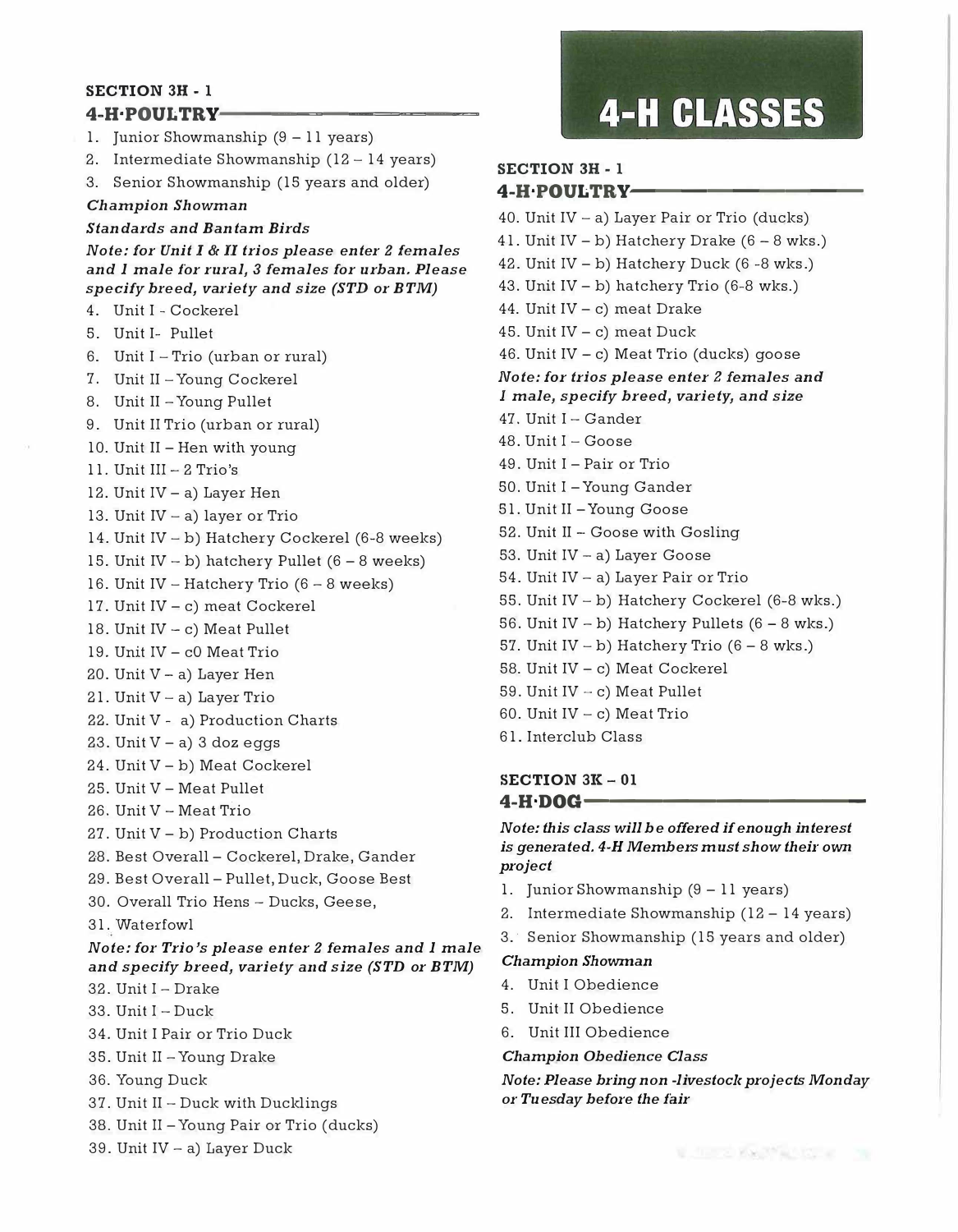# **4-H CLASSES**

#### **SECTION 3L - 01 4-H·OUTDOOR·LIVING-**

- 1. Unit 1 Wonderful World of Wildlife Display
- 2. Unit 1 Record Book
- 3. Unit 2 All Things Green Display
- 4. Unit 2- Record Book
- 5. Unit 3 Looking at the Sky and Weather Display
- 6. Unit 3 Record Book
- 7. Unit 4 Eye on the Environment
- 8. Unit 4 Record Book
- 9. Unit 5 Outdoor Survival
- 10. Unit 5 Record Book
- 11. Unit 6 Adventures in Wilderness Poster
- 12. Unit 6 Record Book

#### **SECTION SM- 01**  SEWING-

Unit I - Sew On! Steady Stitches - member to complete 2 projects which include the 6 skill requirements for Unit I

- 1. Unit I Project 1
- 2. Unit I Project 2
- 3. Unit I Record Book

Unit II - Sew On! Creative Construction - member to complete 2 projects with include 6 skill requirements for Unit II

- 4. Unit II, Project 1
- 5. Unit II, Project 2
- 6. Unit II, Record Book

Unit III - Sew On! The Personal Touch - members to complete 2 projects which include the 6 skill requirements for Unit III

- 7. Unit III Project 1
- 8. Unit III Project 2
- 9. Unit III Record Book

#### **SECTION 3N - 01 CRAFTS-**

Projects A-C must use a different technique

- 1. Unit I Project A
- 2. Unit I Project B
- 3. Unit I Project C
- 4. Unit I Record Book

#### **SECTION 3N - 01 CRAFTS---**

Projects A- C must use a different technique

- 5. Unit II Project A
- 6. Unit II Project B
- 7. Unit II Project C
- 8. Unit II Record Book
- The member must design one article
- 9. Unit III Project A
- 10. Unit III Project B
- 11. Unit III Project C
- 12. Unit III Record Book

One motif is to be designed by member

- 13. Unit IV Project B
- 14. Unit IV Project C
- 15. Unit IV Record Book

#### **SECTION 3P - 01 4-H·CLOVER·BUDS-**

- 1. Unit I Scrapbook
- 2. Unit II Scrapbook
- 3. Unit III Scrapbook
- 4. Unit IV
- 5. Clover Bud Craft

#### **SECTION 3Q- 01 4-H SMALL ENGINES-**

- 1. Junior Small Engine Showmanship
- 2. Intermediate Small Engine Showmanship
- 3. Senior Small Engine Showmanship

#### *Champion showman*

- 4. Four Stroke Engine
- 5. Two Stroke Engine

#### **SECTION 3R- 01 4-H·PHOTOGRAPHY-------**

- 1. Unit I Record Book
- 2. Unit I Notebook
- 3. Unit I Display of five 5"x7" mounted pictures
- 4. Unit II Record Book
- 5. Unit II Notebook
- 6. Unit II Display of five 5"x 7" mounted pictures
- 7. Unit III Record Book
- 8. Unit III Notebook
- 9. Unit III display of five 5"x7" mounted pictures